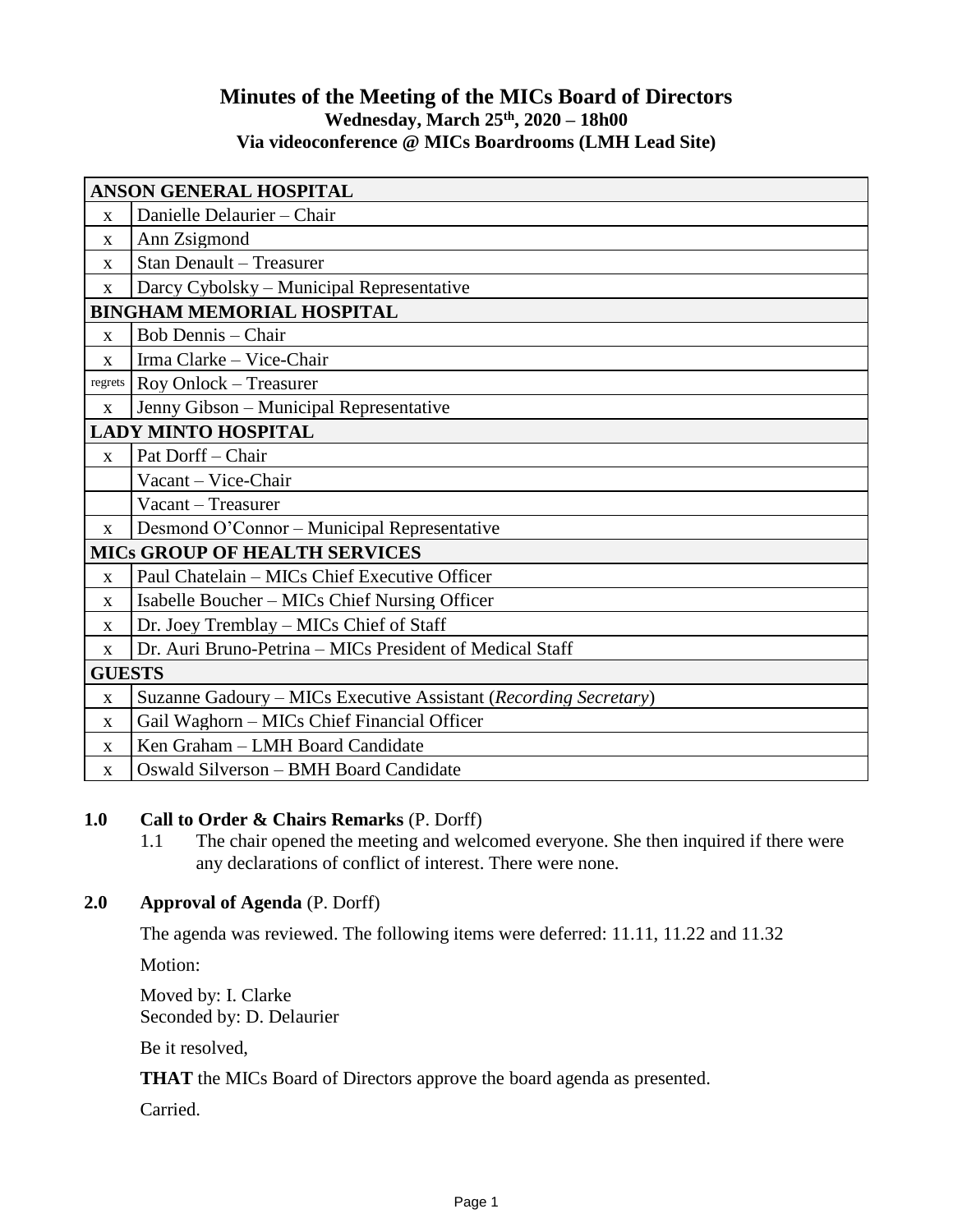### **3.0 Trustee Education / Presentations**

3.1 N/A

### **4.0 Approval of Minutes (P. Dorff)**

4.1 Minutes of the MICs Board of Directors meeting held February  $19<sup>th</sup>$ , 2020 were provided for information.

Motion:

Moved by: I. Clarke Seconded by: A. Zsigmond

Be it resolved,

**THAT** the MICs Board of Directors approve the minutes of the meeting held February 19<sup>th</sup>, 2020 as presented.

Carried.

### **5.0 Follow-Up Items**

- 5.1 Review of the 2020-2021 Board Work Plan
	- The Board Work Plan was reviewed for the month of March.
	- All of the items in the work plan are being presented today with the exception of the approval of the LSAA as it has not been received yet

### **6.0 MICs Finance**

- 6.1 January 2020 Operating Statements G. Waghorn
	- Chief Financial Officer gave an update of the financial statements for all sites

### **Bingham Memorial Hospital**

- The operating surplus increased to ~\$300,000 at end of January 2020
- Still have \$200,000 of global funding sitting in Deferred Revenue to be recognized at yearend
- We will end the year with a large surplus
- Sick Time = \$74,000 (18/19 \$72,000)
- Overtime = \$266,000 (18/19 \$266,000)

#### **Anson General Hospital**

- The operating Surplus remained constant at \$65,000
- Recognition of transformational dollar for Non-Urgent Patient Transportation and sharing of lab services between AGH/BMH have put the hospital operations in a surplus
- This does not include the \$300,000 in operational funding pressures recently announced for AGH
- We will end up with a sizable fiscal year surplus for AGH
- Sick Time =  $$129,000$  (18/19 \$133,000)
- Overtime =  $$277,000 (18/19 $377,000)$

### **South Centennial Manor**

- Continue to operate at a sizable deficit of -\$599,000
- Difficult to balance SCM without considering sizable overtime and sick time costs being incurred by that facility
- **•** Deficit is increasing every month
- Forecasted Operating Deficit will be around ~\$-600,000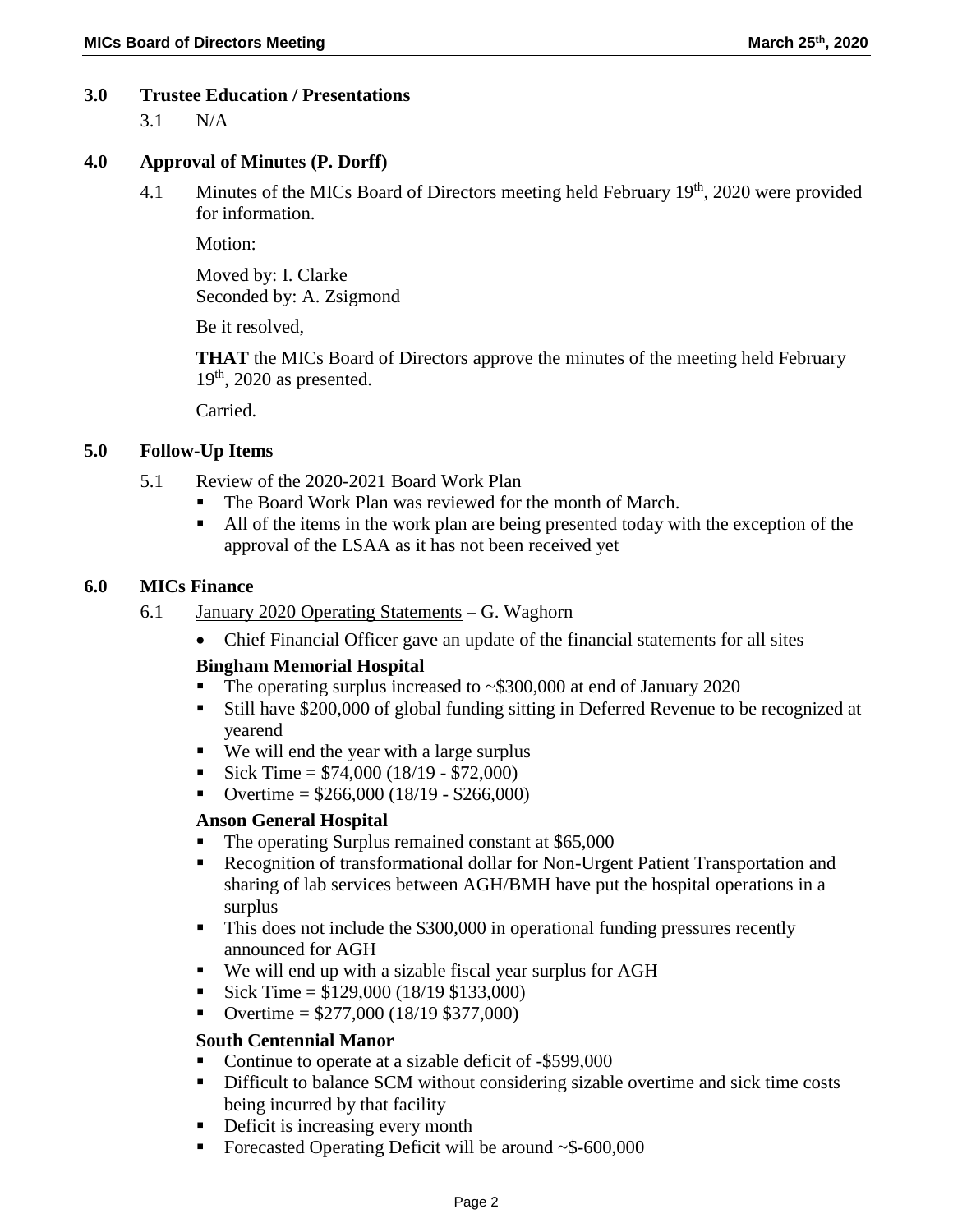- Sick Time = \$187,000 (18/19 \$128,000)
- Overtime =  $$288,000 (18/19 $217,000)$

## **Lady Minto Hospital**

- The operating surplus maintained at  $\sim$ \$203,000 at the end of January 2020
- Still have \$200,000 of global funding sitting in Deferred Revenue to be recognized at yearend
- We will end the year with a large surplus
- Sick Time =  $$155,000 (18/19 $127,000)$
- Overtime =  $$492,000 (18/19 $390,000)$

## **Villa Minto**

- Deficit increased to -\$142,000 from \$-110,000 prior month
- Difficult to balance VM budget small facility that must be subsidized by hospital
- Like our other sites, we are seeing spikes in sick time and overtime
- Forecasted Operating Deficit will be around  $\sim$ \$-175,000
- Sick Time =  $$55,000 (18/19 $9,600)$
- Overtime =  $$54,000 (18/19 $20,000)$

Costs will be impacted in the next fiscal year due to the COVID outbreak; not sure if we will be getting any funding to cover these costs; costs are being tracked

Motion to approve January 2020 Financial Statements

Moved by: D. O'Connor Seconded by: J. Gibson

Be it resolved,

**THAT**, the MICs Board of Directors approve the January 2020 Financial Statements for Bingham Memorial Hospital, Anson General Hospital, South Centennial Manor, Lady Minto Hospital and Villa Minto as presented.

Carried.

- 6.2 HIRF and Capital Budget Review  $-$  G. Waghorn
	- The Capital Report was provided for information: some of these projects are on hold due to COVID-19 resulting in sending some of the HIRF funding back; we will be reimbursed for what has been spent until March 31<sup>st</sup>

AGH

- o Lab renovation is on schedule
- o Steam Boiler Project ECP commencing March 16, 2020
- o Honeywell Energy Renewal oxygen generation and power factor correction still in progress

# BMH

- o Chiller/Steam Project ECP started March 9, 2020
- o Freight Elevator Project post addendum issued on tender; waiting for evaluation from engineer; project may not take place due to time restraints.

# LMH

- o Chiller Project complete
- o Window/Door Project complete
- o Nurse Call (unit 4) have to push to next year; equipment not available due to back log of inventory coming out of China
- o Honeywell Energy Renewal Laundry/MDR in progress; power factor correction still in progress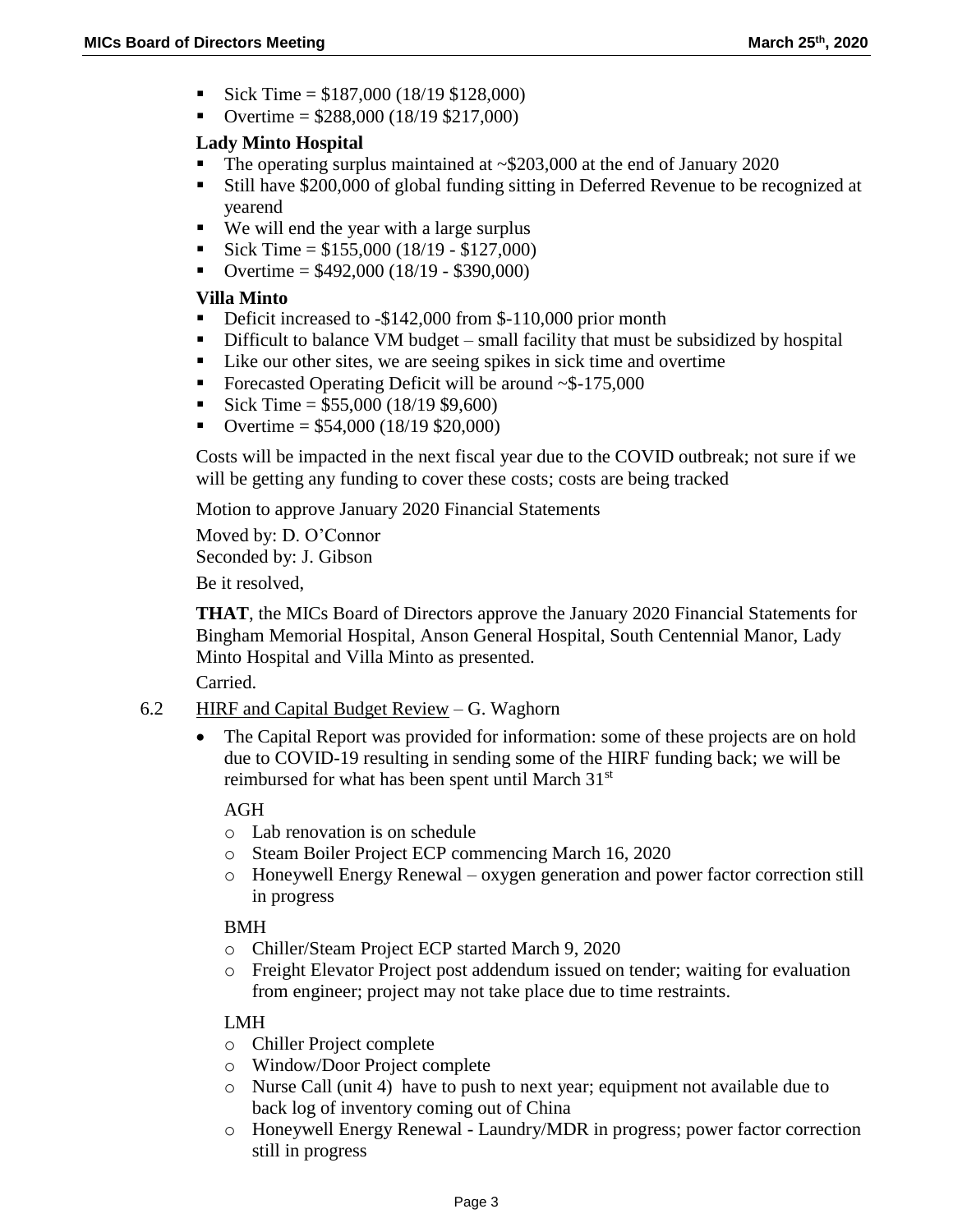- The Capital Project Status Report was provided for information
- 6.3 Investments G. Waghorn
	- The Monthly Change in Market Value Report was provided for information: 18Asset Management will be making a presentation at the May Finance Committee meeting; there has been a large drop in our portfolio due to COVID-19
	- The MICs Portfolio Valuation Report was provided for information:

## **7.0 Presentations/Reports** (P. Dorff)

- 7.1 Chief Executive Officer Report: (P. Chatelain)
	- The report was provided for information.
	- The CEO provided the following overview:
		- o The SCM 96-bed application is being finalized and was due by March 31, 2020 but the deadline has been extended indefinitely.
		- o The OHA has been meeting with the Ministry advocating for a 4% increase to all hospitals. This is primarily due to wage increases, inflation, growth, etc. The Ontario Budget will probably not be tabled in March 2020.
		- o We are restricting all visitors; the executive team is meeting every day; we are completing the ministry template: how to evacuate your hospital and LTC home as we may need all our beds for a surge of COVID patients; we can increase 9 additional beds in the MICs group; we have been approved to open three assessments centers – one per community (Family Lodge in Matheson, Scout Hall in Cochrane and the OTN in Iroquois Falls; individuals will have to make an appointment and the PHU will be triaging; there's a shortage of swabs, PPE, masks province wide; one case of COVID has been confirmed at LMH; a release will be coming out tomorrow. We might potentially have a shortage of medications. Visiting Specialist Clinics have been cancelled for March and possibly April as well. Elective surgeries have been cancelled for now. We are screening all staff at all hospitals. We are expecting a potential staffing crisis in the near future. Looking to create a staff pool of retirees and students as a buffer when our staff falls ill. Communication is being posted on the MICs Facebook page and MICs webpage on a regular basis. We are being transparent. Infection Control Officer has been working with all town councils. We will be selecting some of the nursing students who submitted resumes to help with activities.
		- o We received \$300,000 in operational pressures for AGH
		- o All construction projects including HIRF funding are on hold for now due to COVID-19. There is an issue with one construction company that insists on finishing the project. Paul will be meeting with them tomorrow to discuss.
		- o The Musical Showcase has been postponed.
		- o Paul has elected to serve as a Board member and Region 8 representative for Advantage Ontario as it is a tremendous opportunity for professional growth and a meaningful and rewarding way to shape the direction and priorities of the Association and Long-Term Care.
		- The MAC held a special meeting on March  $4<sup>th</sup>$  regarding a physician's privileges
	- Board Members were invited to ask questions.
- 7.2 Chief Nursing Officer Report: (I. Boucher)
	- The CNO reported on the following items:

## **Updates**

o MICs Pharmacist, Khaleel Sakeer, has started; will be able to taper down some of the services provided by Northwest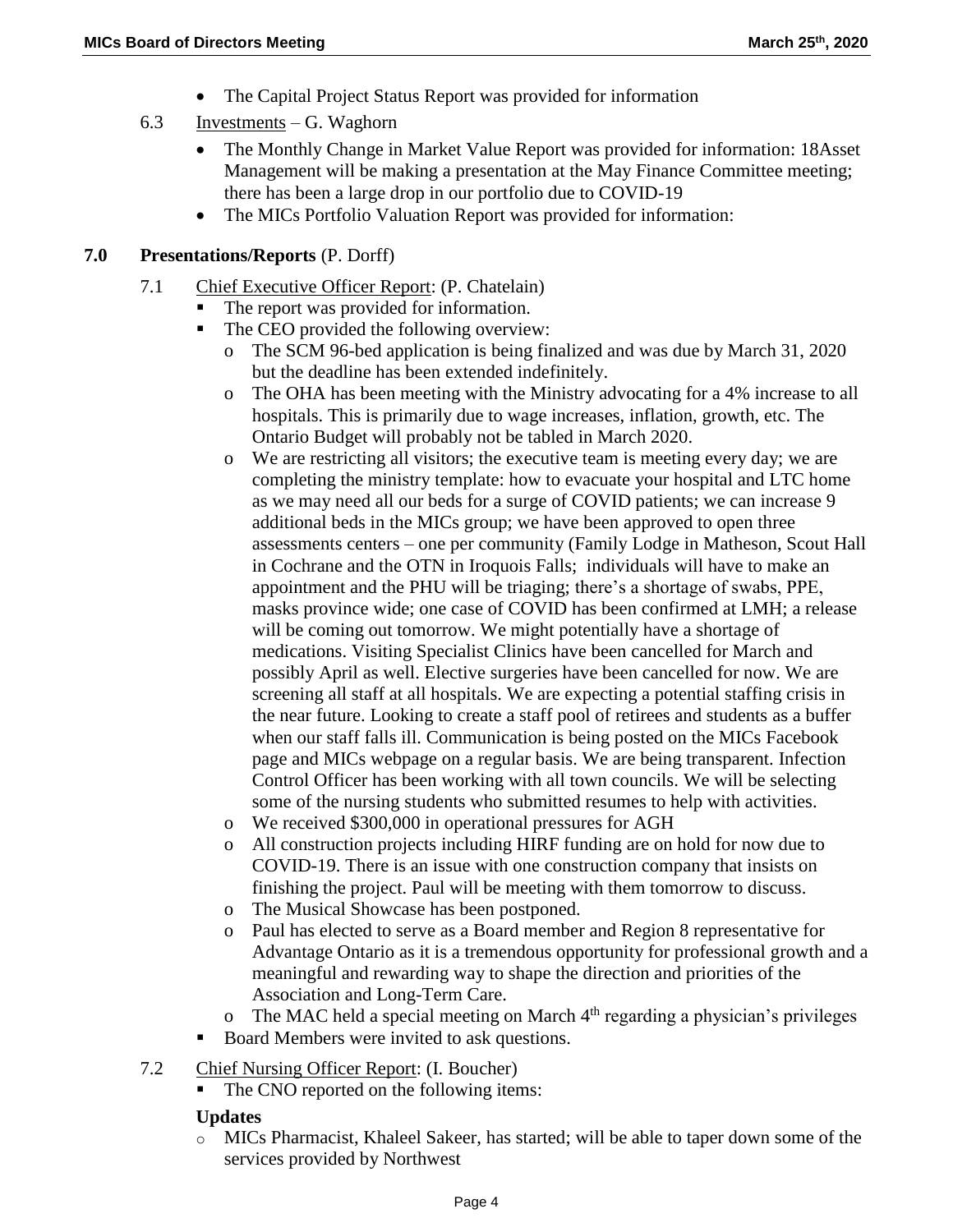- o Patient Care Manager for AGH/BMH has been hired and will start in September. In the interim, Rebecca Swartz will be providing coverage.
- o Will be posting for a new pharmacy technician; workload has increased since the ADUs have been implemented
- o Have made recent offers for nurses; setting up interviews

### **Occupancy Rates**

- o AGH: 78% 68%
- o BMH: 46% 54%
- $O$  LMH:  $64\%$   $76\%$

### **Total ALC Occupancy**

- $\circ$  AGH: 71% 62%
- $\circ$  BMH: 60% 65%
- $O$  LMH:  $65\%$  59%

### **Oncology Visits**

- o Q2 62
- $O$   $O$ 3 89

### **Telehealth Visits**

- $O$  AGH: Q2 164 / Q3 219
- $O$  BMH: Q2 54 / Q3 70
- o LMH: Q2 -153 / Q3 144

### **Clinics (Q2 & Q3)**

| ∩ | Allergy                  | 21/18   |
|---|--------------------------|---------|
| ∩ | Anesthetic               | 19/29   |
| ∩ | Gastroenterology         | 66/61   |
| ∩ | Geriatric                | 4/5     |
| ∩ | Joint Injection          | 32/32   |
| ∩ | OB/GYN                   | 158/162 |
| ∩ | Orthopedic               | 48/35   |
| ∩ | Urology                  | 0/17    |
| ∩ | Surgical                 | 125/183 |
| ∩ | Pre-admission            | 47/47   |
| ∩ | <b>Surgical Day Care</b> | 189/201 |

Board members were invited to ask questions.

### **8.0 Medical Staff** (Dr. S. Tremblay)

- 8.1 Chief of Staff Report:
	- Dr. Tremblay provided the following update MICs Medical Recruitment Team:
		- o The three communities, family health teams and MICs continue to work together in recruitment efforts; they last met on January  $30<sup>th</sup>$ ,  $2020$  and are waiting for the town councils to meet either individually or all three communities
		- o The recruitment of Dr. M. Smith is in the hands of the Town of Iroquois Falls; we are waiting for Dr. Smith to sign the agreement.
		- o Needs:
			- Iroquois Falls: 2 Family Physicians
			- Matheson: 1 Family Physician
			- Cochrane: 2 Family Physicians and 1 surgeon
		- o We brought in numerous learners in February 2020
			- 4 medical students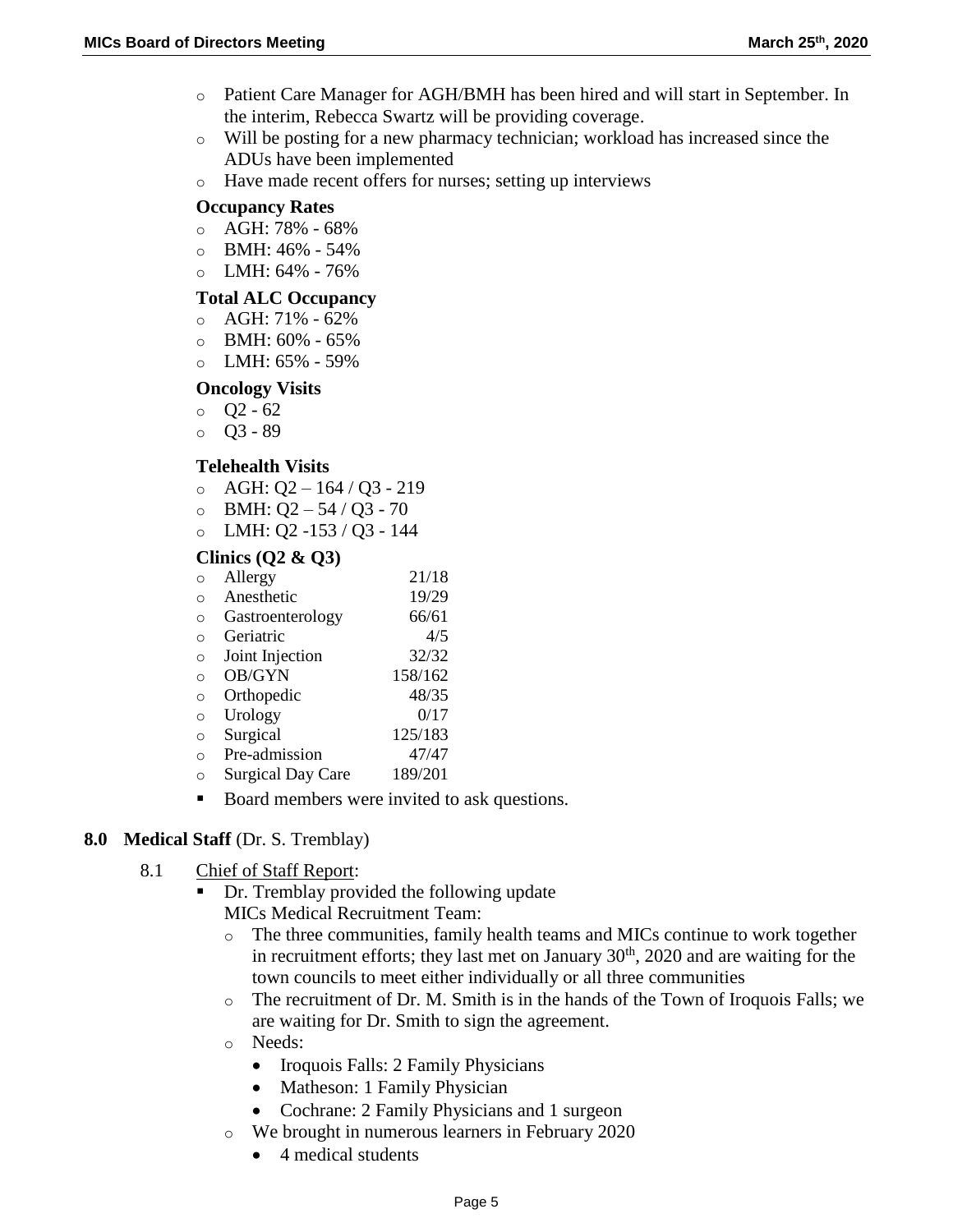- 3 nurse practitioner students
- 1 medical resident

COVID-19 & MICs:

- o All non-essential services and efforts to decrease traffic are either on hold or postponed:
	- only "essential visitors" are allowed in wards/LTC care and ER (waiting room and ER room)
	- all elective OR/Surgical procedures have been postponed and are being reevaluated on a weekly basis
	- only urgent/emergent cases done: grouped and done on a weekly or bi-weekly basis; last day was Wednesday, March 18<sup>th</sup> and next Tuesday, March 31<sup>st</sup>
- o outpatient clinics ex: diabetes program, physiotherapy have been cancelled
- o limiting lab and diagnostic testing (i.e. no screening, MD uses discretion)

The Timiskaming-Cochrane Local Education Group (LEG) Winter Educational Conference was held February 14, 2020 with 50 people in attendance

- Some of the topics reviewed were:
	- o Disability resource centre for independent living
	- o Congestive Heart Failure, Stress Test and other Cardio
	- o Chronic Pain
	- o Challenges on recruitment and retention of physicians in rural Northern Ontario
		- by Dr. S. Verma, Dean, President & CEO of NOSM
		- Dr. C. Cervin, Assistant Dean, NOSM
- Board members were invited to ask questions.
- 8.2 Medical Advisory Committee Minutes
	- The minutes of the MAC meetings held February  $19<sup>th</sup>$ , 2020 were provided for information.
- **9.0 LHIN / MOHLTC Business** (P. Chatelain)
	- 9.1 N/A

## **10.0 MICs Quality Committee** (I. Boucher)

- 10.1 Approval of 2020-2021 Quality Improvement Plan
	- The hospital work plans and narratives as well as the LTC work plans and narratives were provided for information; reports cover what the hospitals have done over the last year; executive compensation only applies to the hospital plan

Motion to approve the 2020-2021 QIPs and work plans

Moved by: D. O'Connor Seconded by: B. Dennis

Be it resolved,

**THAT** the MICs Board of Directors approve the 2020-2021 hospital work plans and narratives and the Long-Term Care work plans and narratives for each site as presented.

Carried.

- 10.2 Sentinel Events / Near Misses & Adverse Events Reports Summary
	- The report covered Q2 and Q3 of 2019-2020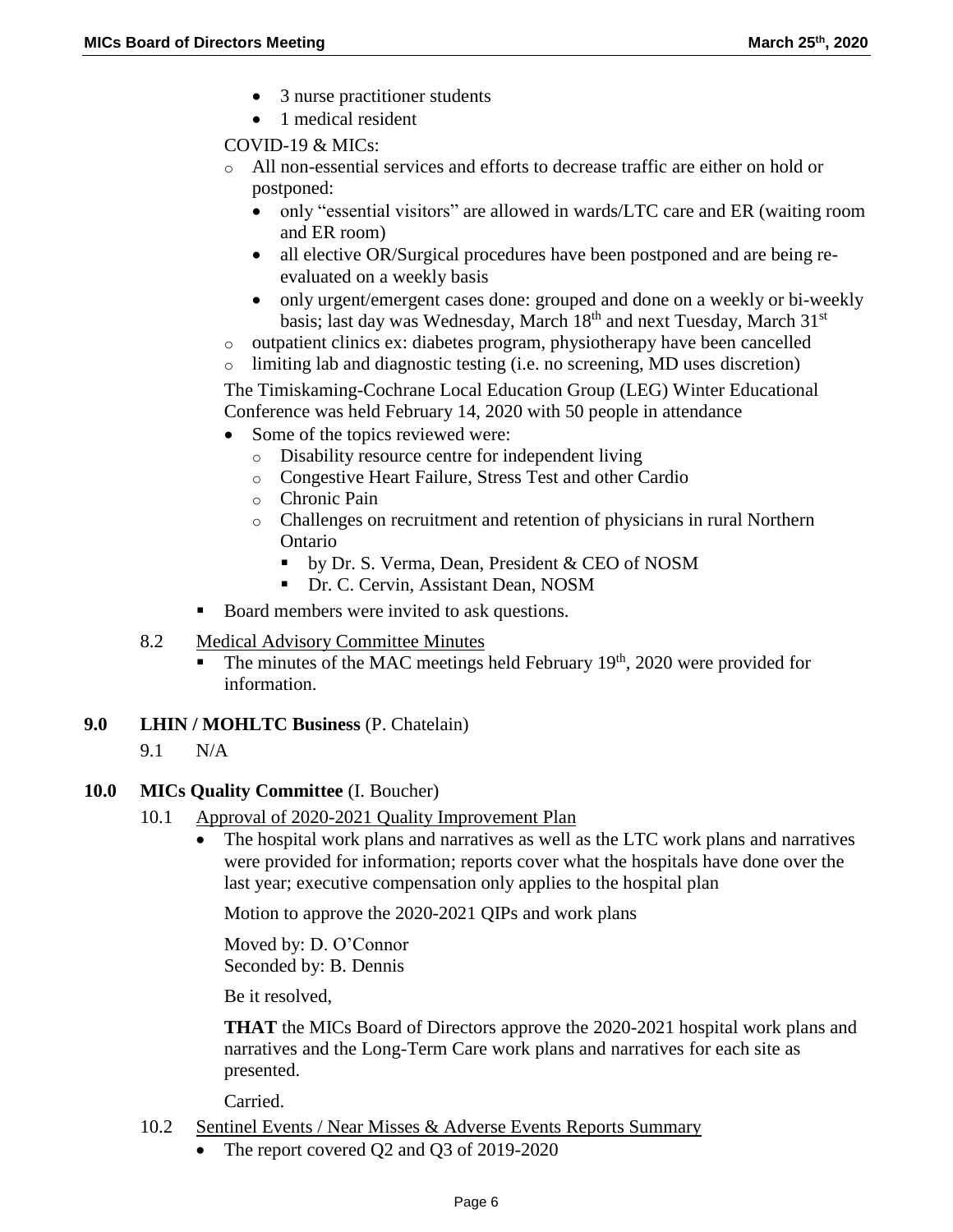- Hospital Critical Incidents: none for both quarters at all sites
- LTC Critical Incidents: one for Q2; three at SCM for Q3
- Type of Incidents: falls is the highest for Q2 and Q3 followed by safety/security and medication/fluid
- Total Number of Incidents: AGH and SCM had the highest number of incidents in both quarters
- Total Number of Near Misses/Good Catches: all sites except for BMH showed improvements in Q3 compared to Q2
- 10.3 Review of QIP Final Progress Report
	- $\bullet$  The progress report is due March 31<sup>st</sup>; received input from the executive team, family council, MAC, patient care team, LTC team
	- Total number of ALC inpatient days: contributed by ALC patient within the specific reporting month/quarter using near-real time acute and post-acute ALC information and monthly bed census data - internal data
	- Timely Transitions: Percentage of patients discharged from hospital for which discharge summaries are delivered to primary care provider within 48 hours of patient's discharge from hospital - Hospital collected data
	- Medication Reconciliation at discharge: The total number of discharged patients for whom a Best Possible Medication Discharge Plan was created as a proportion of the total number of patients discharged - internal data \*\*Executive Compensation
	- Acknowledgment of complaints: Percentage of complaints acknowledged to the individual who made a complaint within five business days - local data collection
	- Number of workplace violence incidents reported by hospital workers (as by defined by OHSA) within 12-month period - internal data-RL6; this is a mandatory indicator and is attached to executive compensation
	- Person Experience: Percentage of respondents who positively responded (agree and strongly agree) to "When I left, I had a good understanding of the things I was responsible for in managing my health". (ED in-house survey) \*\*Executive & Chief of Staff Compensation

### **11.0 Site Business** (P. Dorff)

- 11.1 Anson General Hospital:
	- 11.11 The HSAA was signed by the Board Chair and CEO as they were due on February  $24<sup>th</sup>$ ,  $2020$ .
	- 11.12 Motion to approve two high school bursaries Deferred to April
- 11.2 Bingham Memorial Hospital:
	- 11.21 The HSAA was signed by the Board Chair and CEO as they were due on February  $24<sup>th</sup>$ ,  $2020$ .
	- 11.22 Motion to approve two high school bursaries Deferred to April
- 11.3 Lady Minto Hospital:
	- 11.31 The HSAA was signed by the Board Chair and CEO as they were due on February  $24<sup>th</sup>$ , 2020.
	- 11.32 Motion to approve two high school bursaries Deferred to April